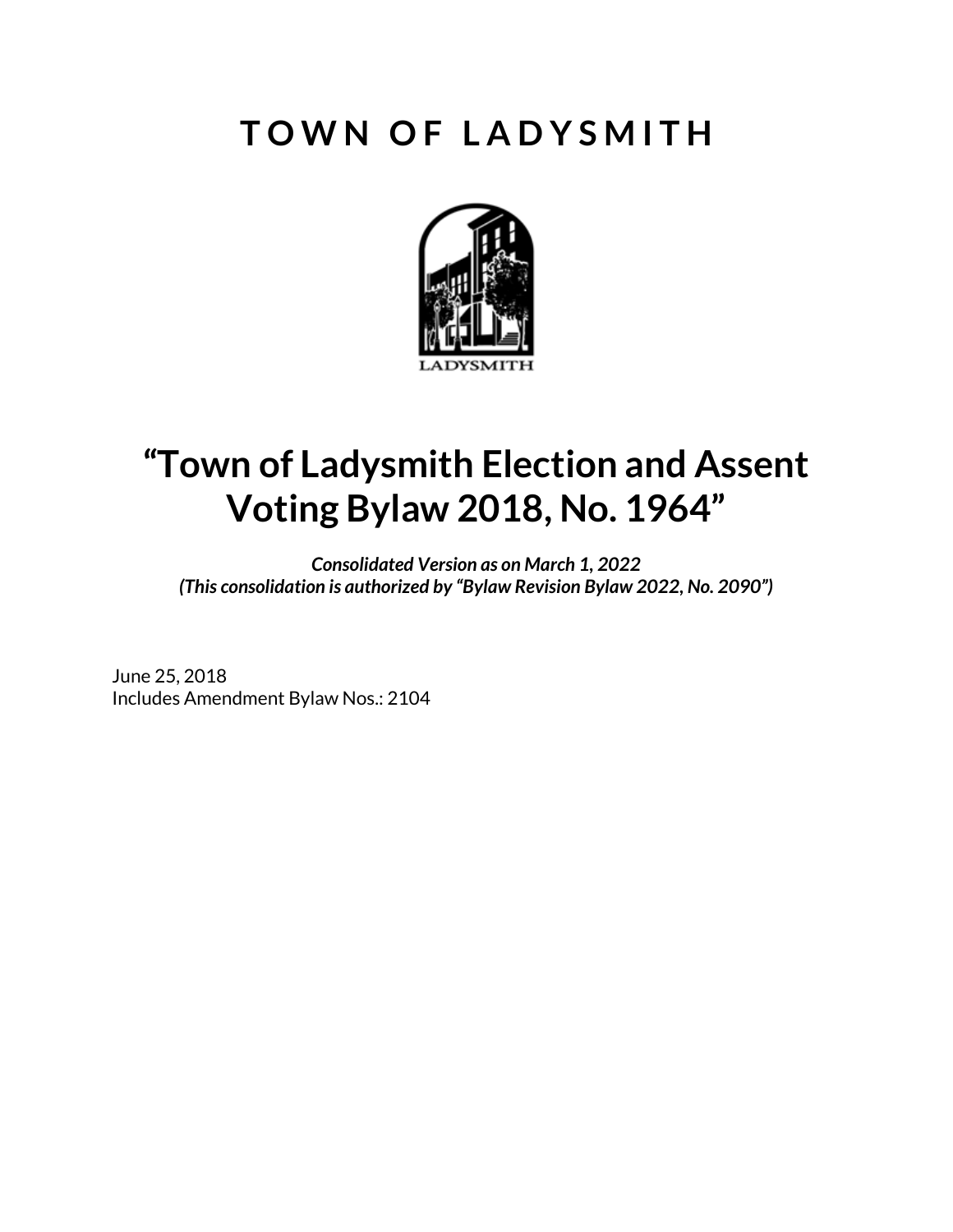# **TOWN OF LADYSMITH BYLAW NO. 1964**

#### **A bylaw to provide for the determination of various procedures for the conduct of elections and assent voting.**

WHEREAS under the *Local Government Act* Council may, by bylaw, determine various procedures and requirements to be applied to the conduct of elections and assent voting;

AND WHEREAS Council wishes to establish voting procedures and requirements under that authority;

NOW THEREFORE, the Council of the Town of Ladysmith, in open meeting assembled, enacts as follows:

#### **1. CITATION**

This Bylaw may be cited for all purposes as "Town of Ladysmith Election and Assent Voting Bylaw 2018, No. 1964."

#### **2. DEFINITIONS**

In this Bylaw the following terms have the following meanings:

**Acceptable mark** means a mark which the **vote counting unit**is able to identify, which has been made by an elector in the space provided on the **ballot** opposite the name of any candidate or opposite either 'yes' or 'no' on any other voting question.

**Automated vote counting system** means a system that counts and records votes and processes and stores election or any voting results which comprises:

(a) a number of **ballot** scan **vote counting units**, each of which rests on a two-compartment **ballot** box, one compartment of which is for: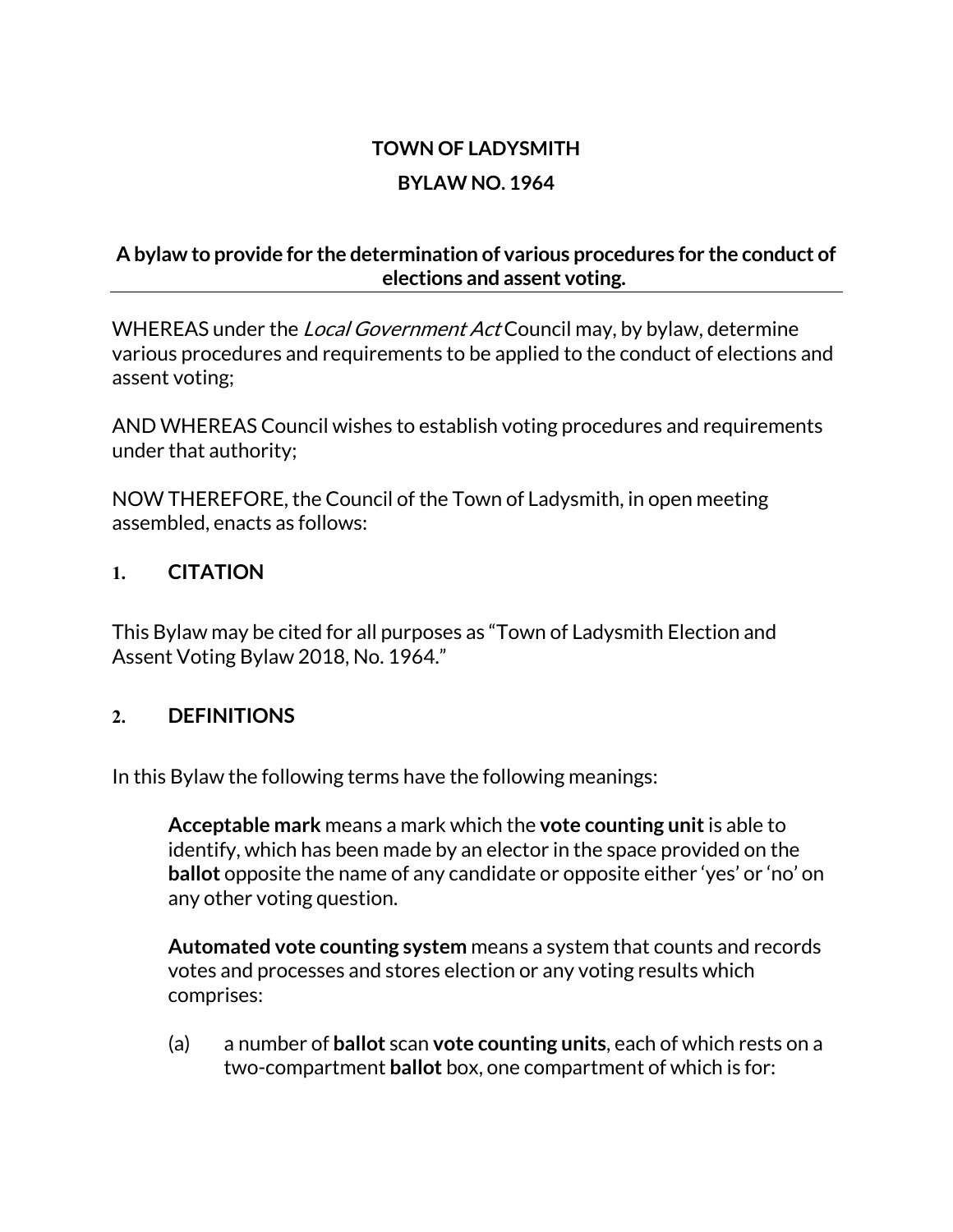- (i) voted ballots; and
- (ii) returned ballots which have been reinserted using the ballot override procedure;

and the other compartment is for the temporary storage of voted ballots during such time as the **vote counting unit**is not functioning; and

(b) a number of **storage ballot compartments** into which voted **ballots** are deposited where a **vote counting unit**is not functioning or being used which will therefore be counted after the close of voting on general voting day.

**Ballot** means a single ballot card designed for use in an **automated vote counting system**, which shows:

- (a) the names of all of the candidates for each of the offices to be filled; and
- (b) all of the choices on all of the bylaws or other matters on which the opinion or assent of the electors is sought.

**Ballot return override procedure** means the use, by an election official, of a device on a **vote counting unit**, which causes the unit to accept a **returned ballot**.

**Election headquarters** means the Frank Jameson Community Centre, 810 6th Avenue, Ladysmith, B.C.

**Memory pack** means a computer software cartridge which is inserted into the **vote counting unit** and into which is pre-programmed the names of all the candidates for each of the offices to be filled, and the alternatives of "yes" or "no" for each question on the **ballot**, and which records and retains information on the number of acceptable marks made for each.

**Portable ballot box** means a ballot box, for use in the election, where a **vote counting unit**is not being used at the time of voting.

**Results tape** means the printed record generated from a **vote counting unit** at the close of voting on general voting day, which shows the number of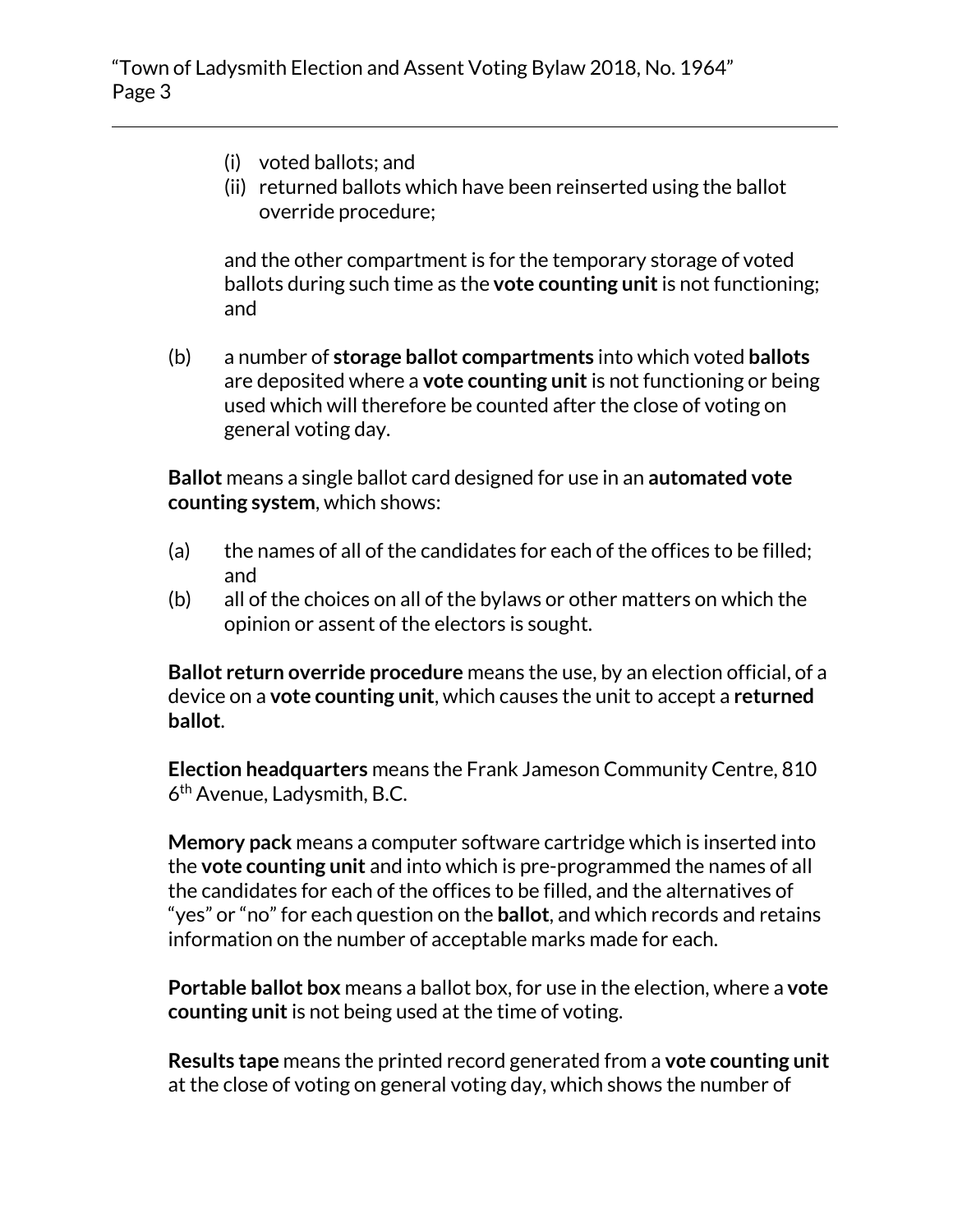votes for each candidate for each of the offices to be filled, and the number of votes for and against each bylaw or other matters on which the opinion or assent of the electors is sought.

**Returned ballot** means a voted **ballot** which was inserted into the **vote counting unit**, but which was not accepted and which was returned to the elector with an explanation of the **ballot** marking error which caused the **ballot** not to be accepted.

**Secrecy sleeve** means an open-ended folder or envelope used to cover **ballots** to conceal the choices made by each elector.

**Storage ballot compartment** means a ballot box under each **vote counting unit** into which voted **ballots** are temporarily deposited in the event that the unit ceases to function.

**Vote counting unit** means the device into which voted **ballots** are inserted and which scans each **ballot** and records the number of votes for each candidate and for and against each question on which the opinion or assent of the electors is sought.

# **3. ACCESS TO NOMINATION AND ENDORSEMENT DOCUMENTS**

As authorized under Section 89(7) of the *Local Government Act*, public access to nomination documents will be posted on the Town of Ladysmith website from the time of delivery until 30 days after the declaration of the election results under Section 146.

# **4. ELECTOR REGISTRATION**

As authorized under Section 76 of the Local Government Act, for all elections and assent voting, the most current available Provincial list of voters prepared under the *Election Act* shall become the register of resident electors on the 52<sup>nd</sup> day prior to general voting day .

# **5. ADVANCE VOTING OPPORTUNITIES**

# **5.1 Required Advance Voting**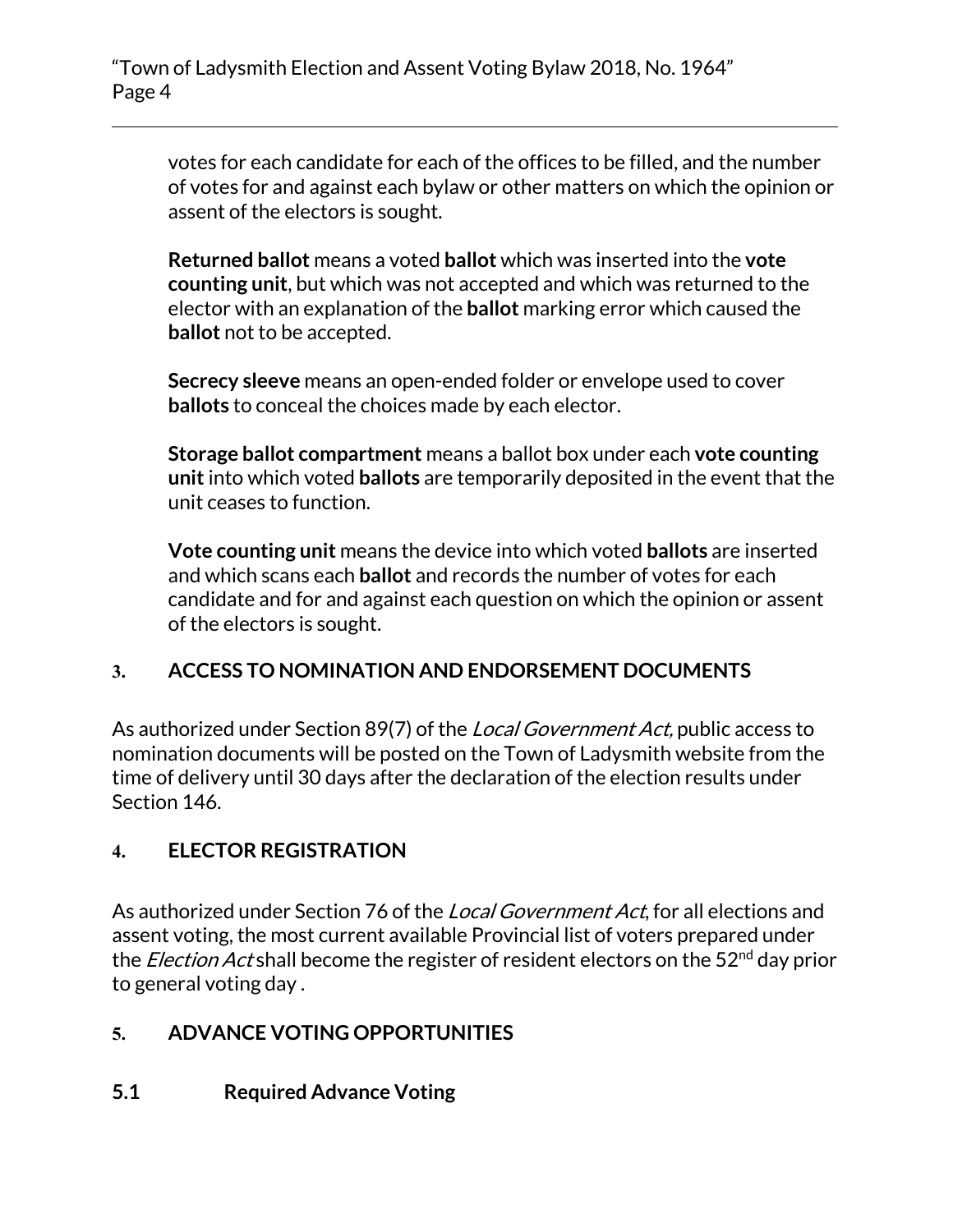"Town of Ladysmith Election and Assent Voting Bylaw 2018, No. 1964" Page 5

As required under Section 107 of the *Local Government Act*, in addition to the required advance voting opportunity on the  $10<sup>th</sup>$  day before general voting day, the following day is hereby established as an advance voting opportunity for elections and assent voting:

> The Wednesday immediately preceding general voting day, from 8:00 a.m. to 8:00 p.m.

#### **5.2 Additional Advance Voting**

- (a) As authorized under Section 108 of the Local Government Act, the Council authorizes the Chief Election Officer to establish dates for additional voting opportunities to be held in advance of general voting day and to designate the voting places and set the voting hours for these voting opportunities.
- (b) Additional advance voting opportunities on the dates specified in subSection 5.2(a) shall be available at places and hours established by the Chief Election Officer.

#### **6. SPECIAL VOTING OPPORTUNITIES**

- (a) As authorized under Section 109 of the Local Government Act, special voting opportunities may be provided, and the Chief Election Officer is hereby authorized to establish the dates, locations, and voting hours within the limits set out in Section 99 of the *Local Government Act*, for the special voting opportunities.
- (b) The Chief Election Officeris authorized to limit the number of candidate representatives who may be present at the special voting opportunity.

#### **7. MAIL BALLOT VOTING**

#### **7.1 General Provisions for Mail Ballot Voting**

(a) As authorized under Section 110 of the Local Government Act, voting and elector registration may be done by mail; *Bylaw 2104*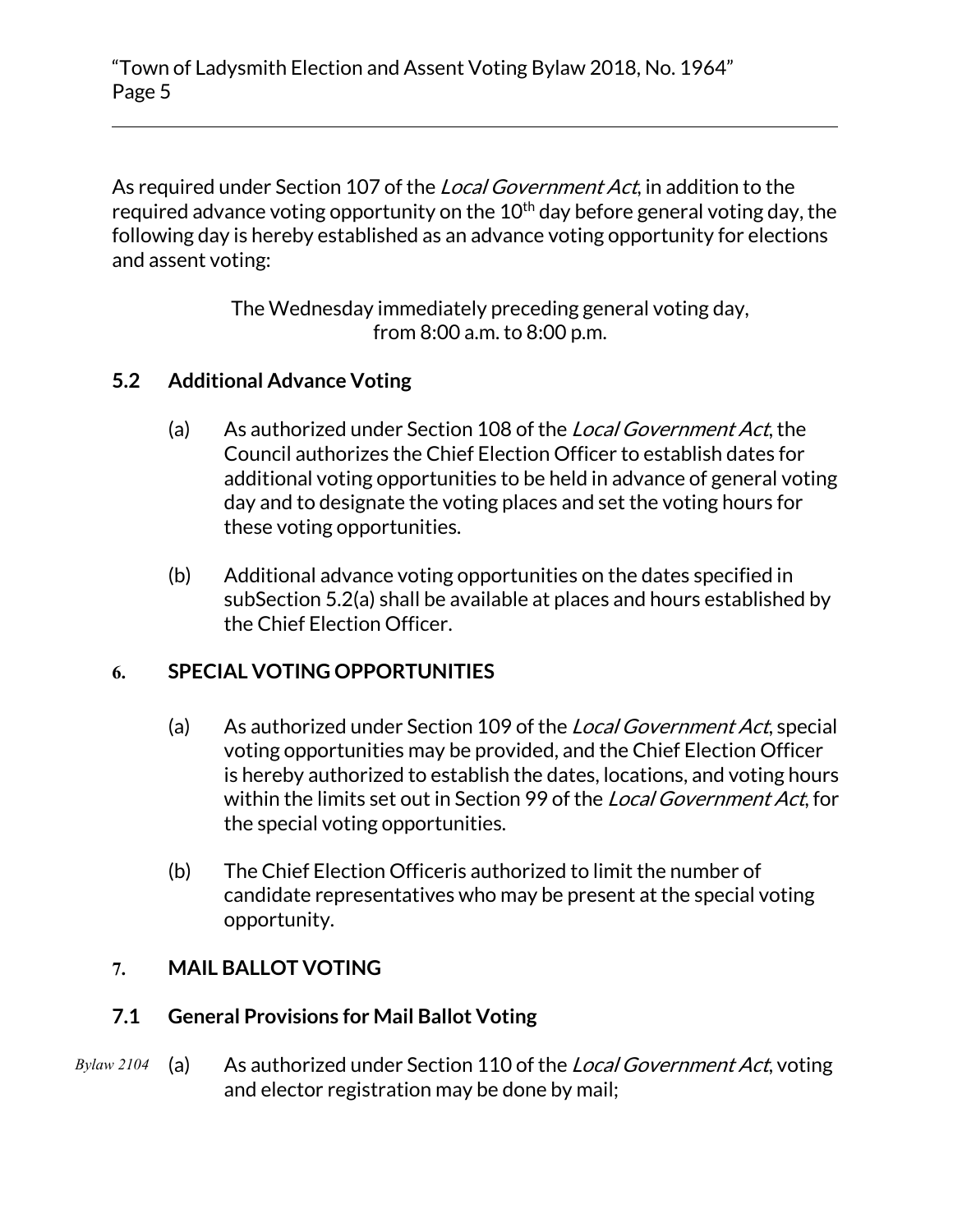#### The following procedures for voting and elector registration must apply: *Bylaw 2104*

- i. sufficient record will be kept by the Chief Election Officer so that challenges of the elector's right to vote may be made in accordance with the intent of Section 126 of the Local Government Act;
- ii. a person exercising the right to vote by mail under the provisions of Section 110 may be challenged in accordance with, and on the grounds specified in Section 126 of the Local Government Act, until 4:00 p.m. two days before general voting day.
- (c) The time limits in relation to voting by a mail ballot will be determined by the Chief Election Officer, including the time limit to apply for a mail ballot package.
- (d) As provided in the Local Government Act, to be counted, a mail ballot must be received by the Chief Election Officer before the close of voting on general voting day.
- (e) A mail ballot package may be requested by an elector who is registered and who in person, by mail, by fax or by email, presents the Chief Election Officer or designate a written request by giving their name and address for such purpose.
- (f) The Chief Election Officer may deliver mail ballot packages by hand to electors who request a mail ballot package in person or the Chief Election Officer may deliver mail ballot packages to electors by mail for those electors who request the ballot package by mail, fax or email.
- Upon receipt of a request for a mail ballot, the Chief Election Officer or designate shall in accordance with the time limits established by the Chief Election Officer: *Bylaw 2104*
	- i. make available to the applicant, a mail ballot package as specified in Section 110(7) of the Local Government Act; and
	- ii. keep a sufficient record so that challenges of the elector's right to vote may be made in accordance with the intent of section 126 of the Local Government Act.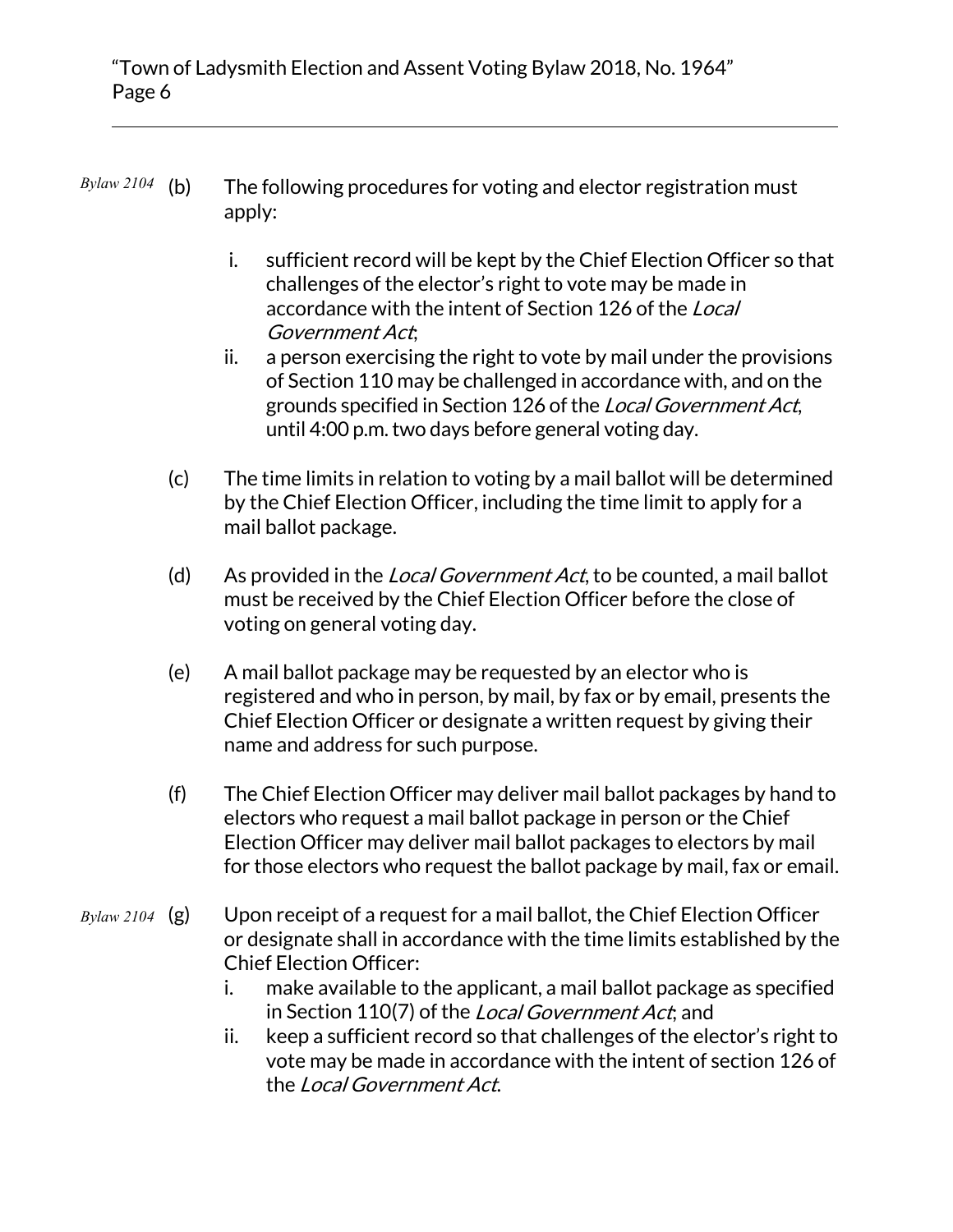#### **7.2 Mail Ballot Voting Procedure**

- (a) To vote using a mail ballot, the elector shall mark the ballot in accordance with the instructions contained in the mail ballot package provided by the Chief Election Officer.
- (b) After marking the ballot, the elector shall:
	- i. place the ballot in the secrecy envelope provided and seal the secrecy envelope;
	- ii. place the secrecy envelope in the certification envelope, and complete and sign the certification printed on such envelope, and then seal the certification envelope;
	- iii. place the certification envelope, together with a completed elector registration, if required, in the outer envelope, and then seal the outer envelope;
	- iv. mail, or have delivered, the outer envelope and its contents to the Chief Election Officer at the address specified so that it is received no later than the close of voting on general voting day.

#### **7.3 Mail Ballot Acceptance or Rejection**

- (a) In accordance with the time limits established by the Chief Election Officer, the Chief Election Officer or designate, upon receipt of a ballot package, shall immediately record the date of such receipt and shall then open the outer envelope and remove and examine the certification envelope and the completed elector registration application, if applicable, and if satisfied as to:
	- i. the identity and entitlement to vote of the elector whose ballot is enclosed; and
	- ii. the completeness of the certification; and
	- iii. the fulfillment of the requirements of Section 70 of the Local Government Act in the case of a person who is registering as a new elector;

the Chief Election Officer or designate shall mark the certification envelope as "accepted", and shall retain in his or her custody all such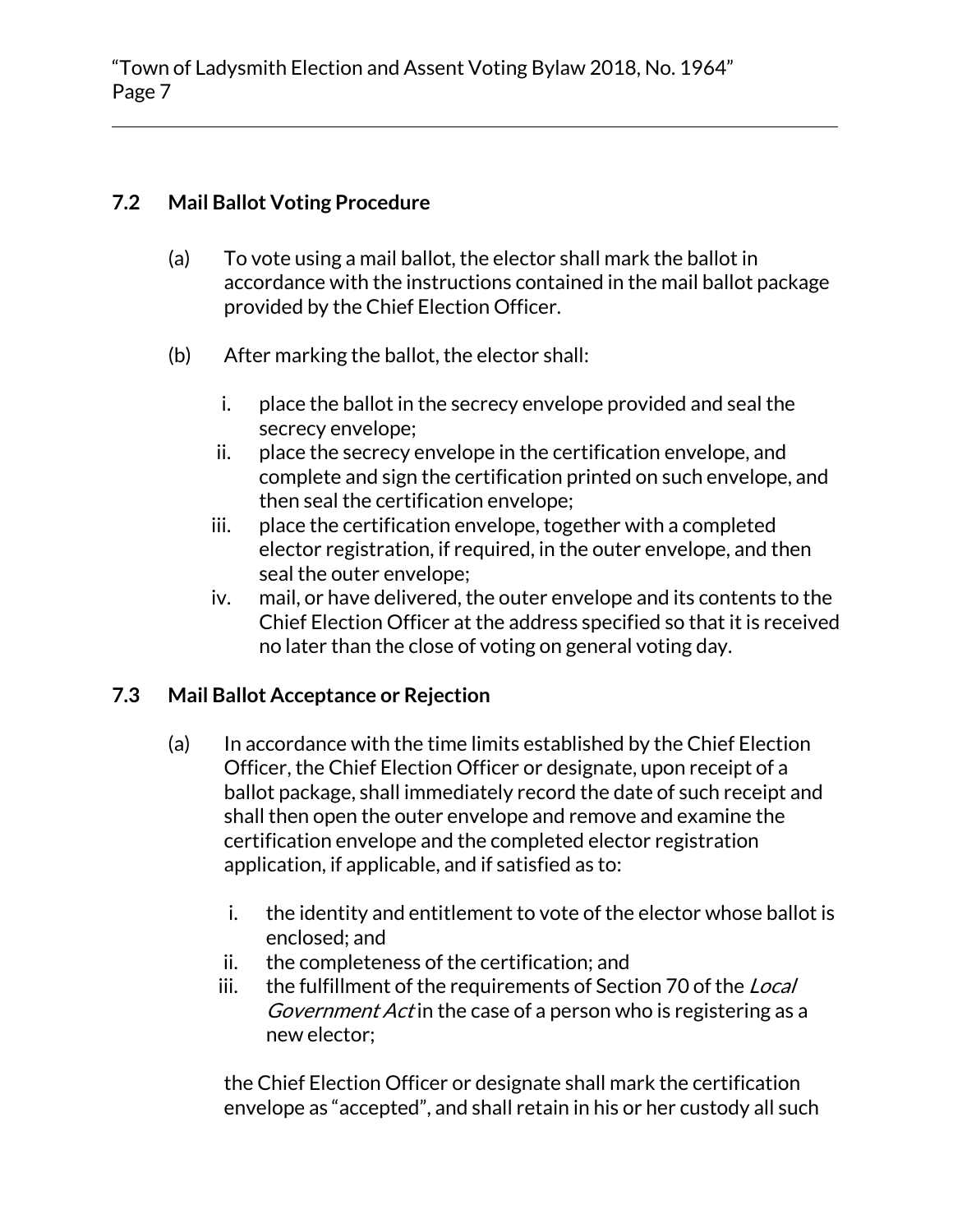certification envelopes in order to deal with any challenges made in accordance with Section 7.4 of this bylaw and the voting book shall be marked to indicate that the elector has voted.

- (b) The unopened certification envelopes shall remain in the custody of the Chief Election Officer or designate until 4:00 pm on the Thursday two days before general voting day, at which time the certification envelopes containing the secrecy envelopes shall be opened in the presence of at least one other person, including any scrutineers present.
- (c) At 4:00 pm on the Thursday two days before general voting day, the Chief Election Officer or designate shall place all secrecy envelopes received up until that time into a ballot box specified for such purpose, where such secrecy envelopes were received from persons whose right to vote using a mail ballot has not been challenged, or where such challenge has been resolved and the challenged person permitted to vote.
- (d) Where an outer envelope and its contents are received by the Chief Election Officer or designate between 4:00 pm on the Thursday two days before general voting day and the close of voting on general voting day, the provisions of Section 7.3(a) of this bylaw with regard to ballot acceptance shall apply and the Chief Election Officer or designate shall retain such envelopes in their possession until the close of voting and at that time shall open such certification in the presence of at least one other person, including any scrutineers present, and place the secrecy envelope containing the ballot into the ballot box containing the other unopened secrecy envelopes.
- (e) As soon as possible after all of the secrecy envelopes have been placed in the ballot box designated for that purpose, the ballot box shall be opened under the supervision of the Chief Election Officer or designate, and in the presence of at least one other person and any scrutineers present:
	- i. open the accepted certification envelopes;
	- ii. place the unopened secrecy envelopes together into a ballot box;
	- iii. open the secrecy envelope and remove the ballot within; and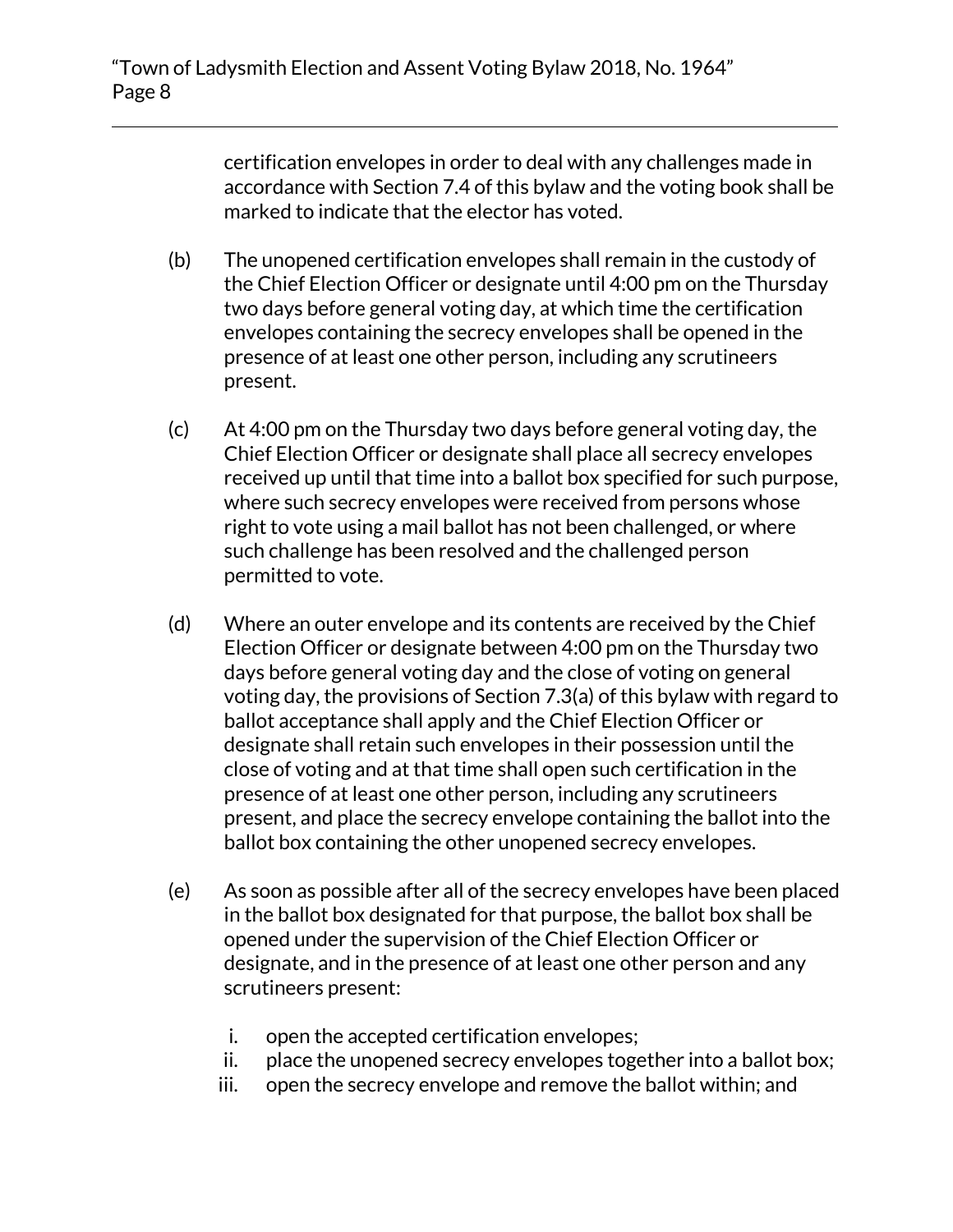- iv. insert the ballot into the vote tabulating unit.
- (f) Where:
	- i. upon receipt of an outer envelope, the Chief Election Officer is not satisfied as to the identity of the elector whose ballot is enclosed; or
	- ii. in the case of a person required to complete an application for registration as an elector, such application has not been completed in accordance with Section 70 of the Local Government Act; or
	- iii. the outer envelope is received by the Chief Election Officer or designate after the close of voting on general voting day,

the certification envelope shall remain unopened and the Chief Election Officer shall mark such envelope as "rejected". And shall note the reasons therefore, and the ballot contained therein shall not be counted in the election.

(g) Any certification envelopes and their contents rejected in accordance with Section 7.3(f) of this bylaw shall remain unopened and shall be subject to the provisions of Section 160 of the Local Government Act with regard to their destruction.

#### **7.4 Challenge of Elector**

- (a) A person exercising the right to vote under the provisions of this bylaw may be challenged in accordance with and on the grounds specified in Section 126 of the Local Government Act.
- (b) The provisions of Section  $126(2)$  to (5) inclusive of the Local Government Act shall apply where a challenge of an elector using a mail ballot has been made.

#### **7.5 Elector's Name Already Used**

(a) Where, upon receiving a request for a mail ballot, the Chief Election Officer determines that another person has voted or has already been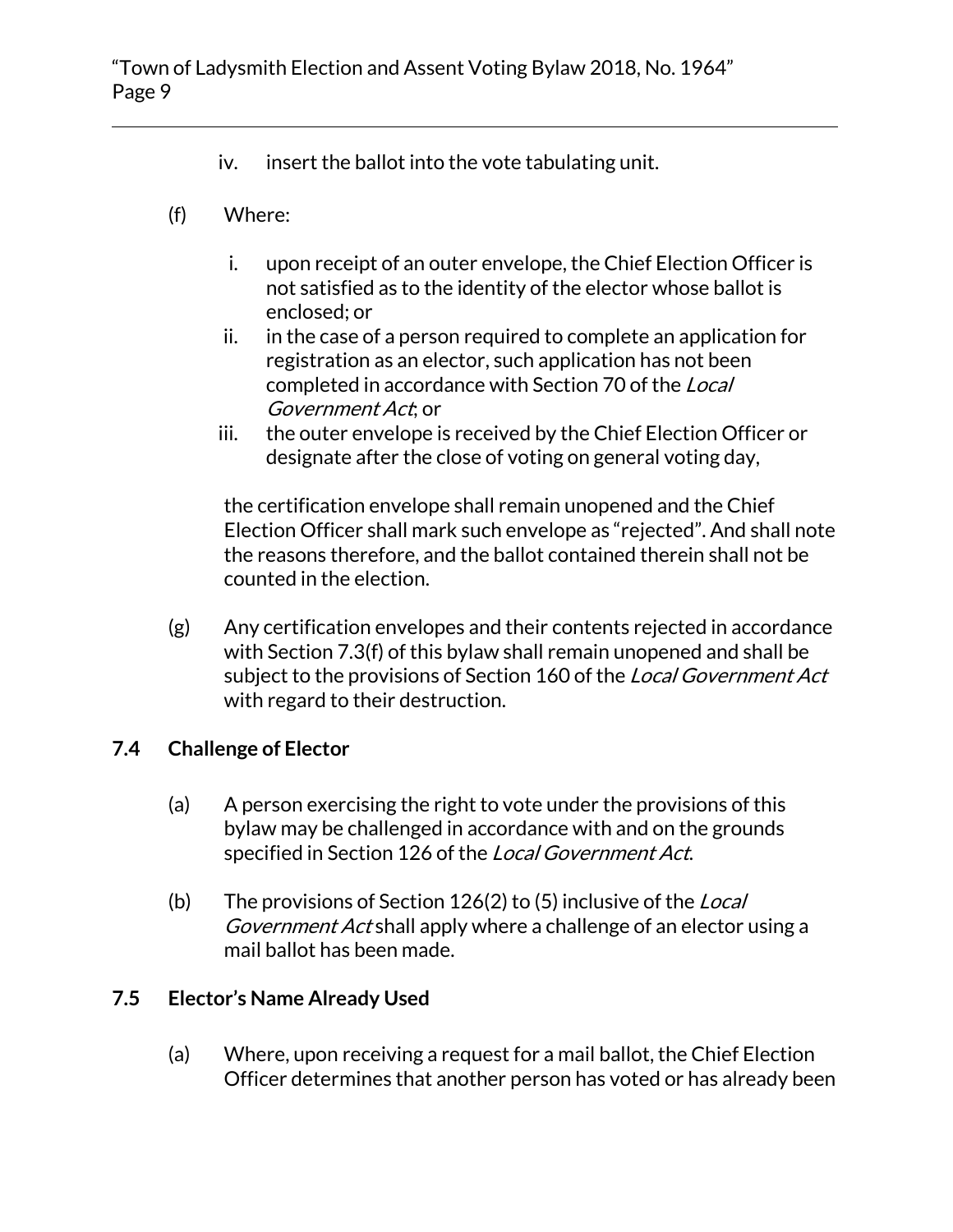issued a mail ballot in the elector's name, the provisions of Section 127 of the *Local Government Act* shall apply, so far as applicable.

#### **7.6 Replacement of Spoiled Ballot**

- (a) Where an elector unintentionally spoils a mail ballot before returning it to the Chief Election Officer, the elector may request a replacement ballot by advising the Chief Election Officer or designate of the ballot spoilage and by mailing or otherwise delivering by an appropriate means, the spoiled ballot package in its entirety to the Chief Election Officer or designate.
- (b) The Chief Election Officer shall, upon receipt of the spoiled mail ballot, record such fact, and proceed in accordance with Section 7.1(g) of this bylaw.

# **8. AUTOMATED VOTE COUNTING SYSTEM**

### **8.1 Use of Voting Machines**

Council hereby provides for the use of an **automated vote counting system**, under the provisions of Section 112 of the *Local Government Act* for the conduct of elections and voting on bylaws or other matters on which the opinion or assent of the electors is sought.

#### **8.2 Automated Voting Procedures**

- (a) The Presiding Election Official for the voting place and at each advance voting opportunity shall offer, and if requested, ensure that a demonstration of how to vote using an automated vote counting system is provided to an elector as soon as such elector enters the voting place and before a ballot is issued.
- (b) Upon completion of any voting demonstration, if any, the elector shall proceed as instructed to the election official responsible for issuing ballots who;
	- i. shall ensure that the elector
		- 1. is qualified to vote in the election; and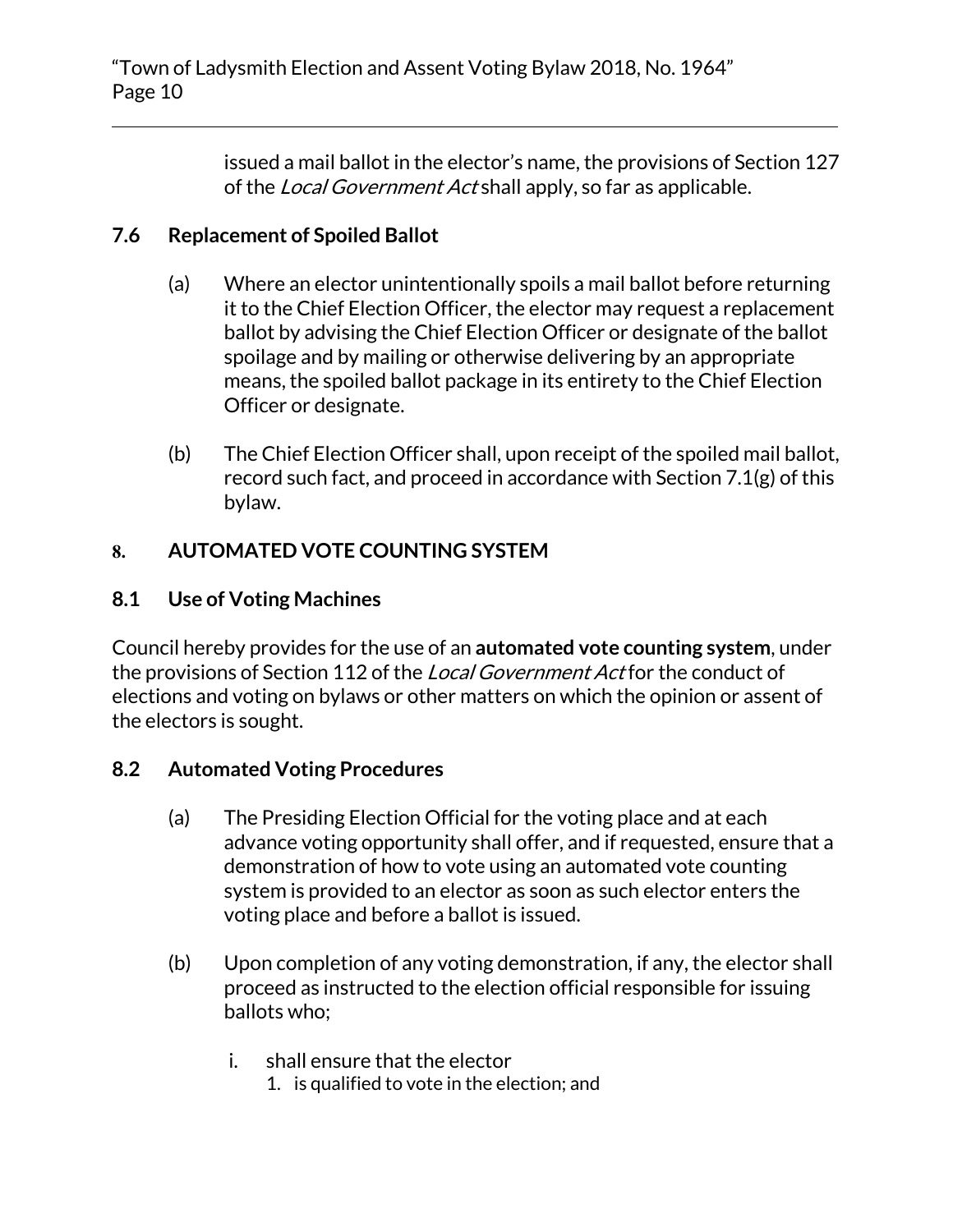- 2. completes the voting book as required by the Local Government Act;
- ii. upon fulfillment of the requirements of subsection i) shall then provide a ballot to the elector, along with a secrecy sleeve if requested by the elector, the ballot marking pen, if applicable, and any further instructions the elector requests.
- (c) Upon being given a ballot the elector shall immediately proceed to a voting compartment to vote.
- (d) The elector may vote only by making an acceptable mark on the ballot;
	- i. beside the name of each candidate of choice up to a maximum number of candidates to be elected for each of the offices of Mayor, Councillor and School Trustee, if applicable; and
	- ii. beside either "yes" or "no" in the case of each question.
- (e) Once the elector has finished marking the ballot the elector must either;
	- i. place the ballot into the secrecy sleeve in the case of a two sided ballot; or
	- ii. turn the ballot upside down in the case of a single sided ballot; and

proceed to the vote counting unit and under the supervision of the election official in attendance insert the ballot directly into the vote counting unit without the acceptable marks on the ballot being exposed.

- $(f)$  If, before inserting the ballot into the vote counting unit, an elector determines that a mistake has been made when marking the ballot or the ballot is inserted into the vote counting unit and returned, the elector may request a replacement ballot by advising the election official in attendance.
- (g) Upon being advised of the replacement ballot request the Presiding Election Official shall issue a replacement ballot to the elector and mark the returned ballot "spoiled" and shall retain all such spoiled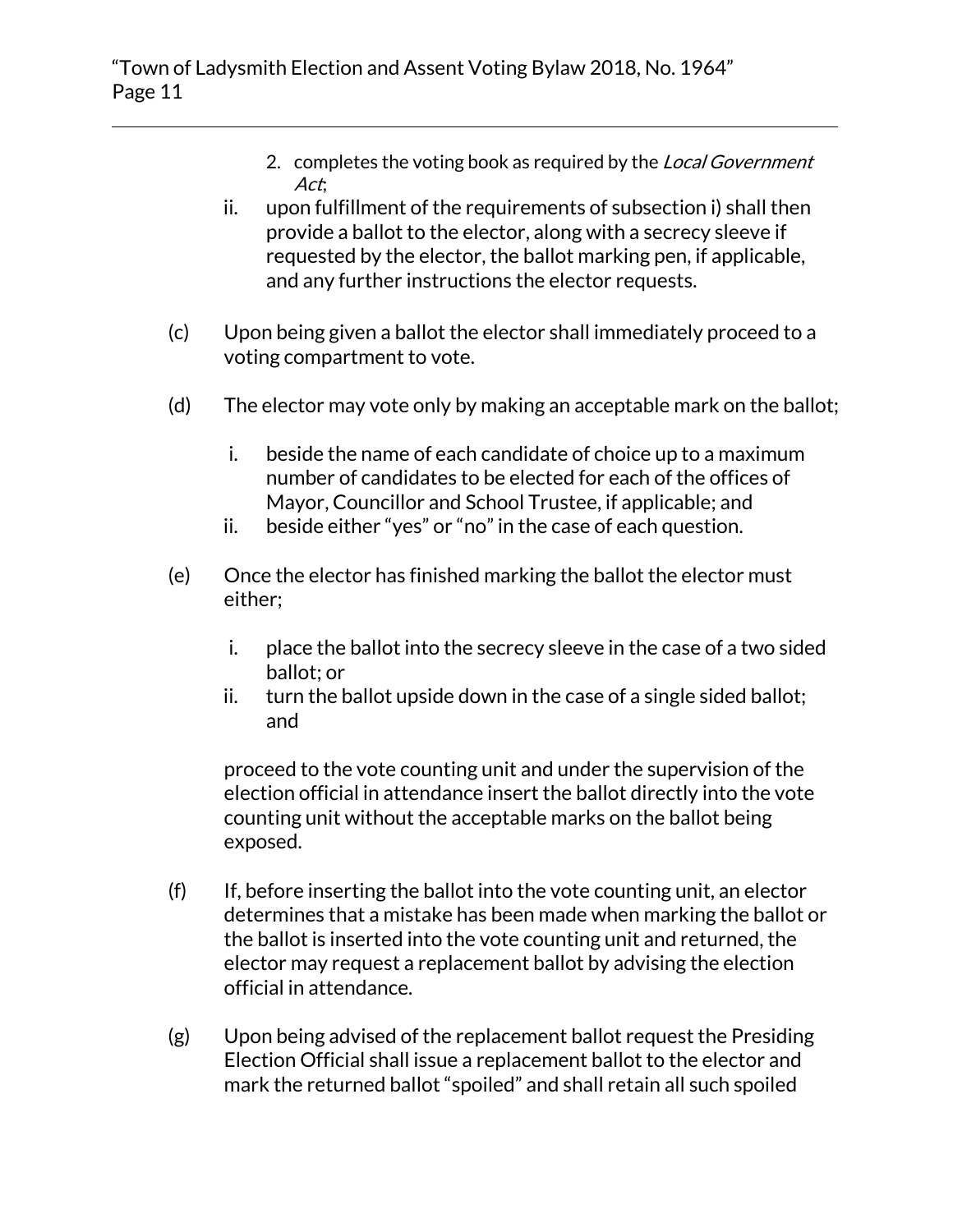ballots separately from all other ballots and they shall not be counted in the election.

- (h) If the elector declines the opportunity to obtain a replacement ballot and has not damaged the ballot to the extent that it cannot be reinserted into the vote counting unit, the election official shall, using the ballot return over-ride procedure, reinsert the returned ballot into the vote counting unit to count any acceptable marks.
- (i) Any ballot accepted by the vote counting unit is valid and any acceptable marks contained on such ballots will be counted in the election subject to any determination made under a judicial recount.
- (j) Once the ballot has been inserted into the vote counting unit and the unit indicates that the ballot has been accepted the elector must immediately leave the voting place.
- (k) During any period that a vote counting unit is not functioning, the election official supervising the unit shall direct electors to insert their ballots into the emergency ballot compartment on the understanding that if the vote counting unit:
	- i. becomes operational, or
	- ii. is replaced with another vote counting unit,

the ballots in the emergency ballot compartment shall as soon as reasonably possible be removed by an election official and, under the supervision of the Presiding Election Official, shall be inserted into the vote counting unit to be counted.

(l) Any ballots which were temporarily stored in the emergency ballot compartment during a period when the vote counting unit was not functioning which are returned by the vote counting unit when being counted, shall, through the use of a ballot return over-ride procedure, and under the supervision of the Presiding Election Official, be reinserted into the vote counting unit to ensure that any acceptable marks are counted.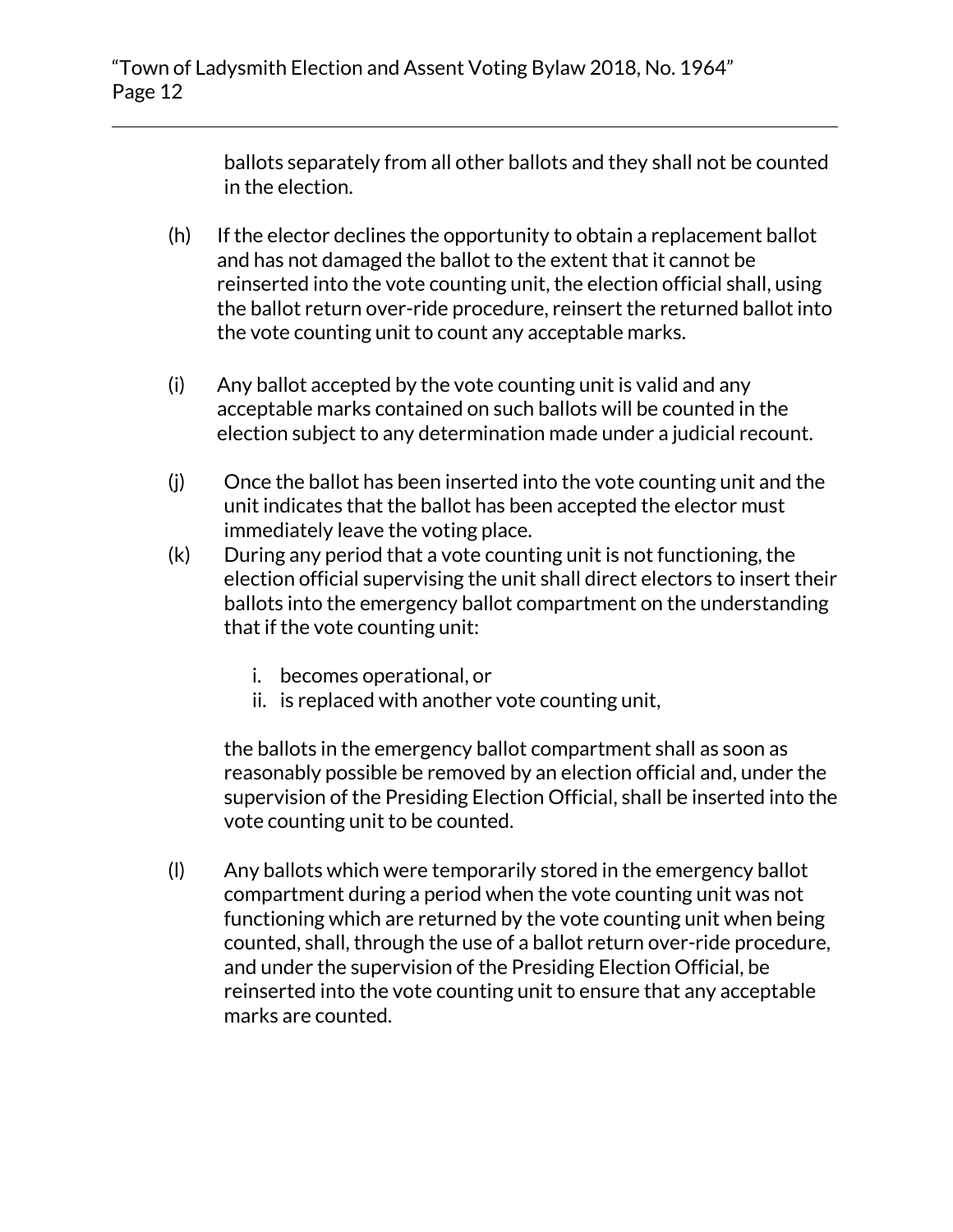(m) A sample ballot that may be used in an election conducted under an automated vote counting system is attached as Schedule "A" to this bylaw.

### **8.3 Advance Voting Opportunity Procedures**

- (a) Vote counting units shall be used at all advance voting opportunities and voting procedures at the advance voting opportunities shall follow, as closely as possible, those described in Section 5 of this Bylaw.
- (b) At the close of voting at each advance voting opportunity, the Presiding Election Official in each case shall ensure that:
	- i. no additional **ballots** are inserted in the **vote counting unit**;
	- ii. the **storage ballot compartment** is locked to prevent insertion of any **ballots**;
	- iii. the **results tapes** in the **vote counting unit** are not generated; and
	- iv. the **memory pack** of the **vote counting unit**is secured.
- (c) At the close of voting at the final advance voting opportunity, the Presiding Election Official shall:
	- i. ensure that any remaining **ballots** in the **storage ballot compartment** are inserted into the **vote counting unit**;
	- ii. secure the **vote counting unit** so that no more **ballots** can be inserted; and
	- iii. deliver the **vote counting unit**together with the **memory pack** and all other materials used in the election to the Chief Election Officer at **election headquarters**.

# **8.4 Special Voting Opportunity Procedures**

(a) Unless the Chief Election Officer determines it is practical to use a vote counting unit, a portable ballot box as defined herein, shall be used for all special voting opportunities. The Presiding Election Official appointed to attend at each special voting opportunity shall proceed in accordance with Sections 8.2(b), (c), (d) and (e) of this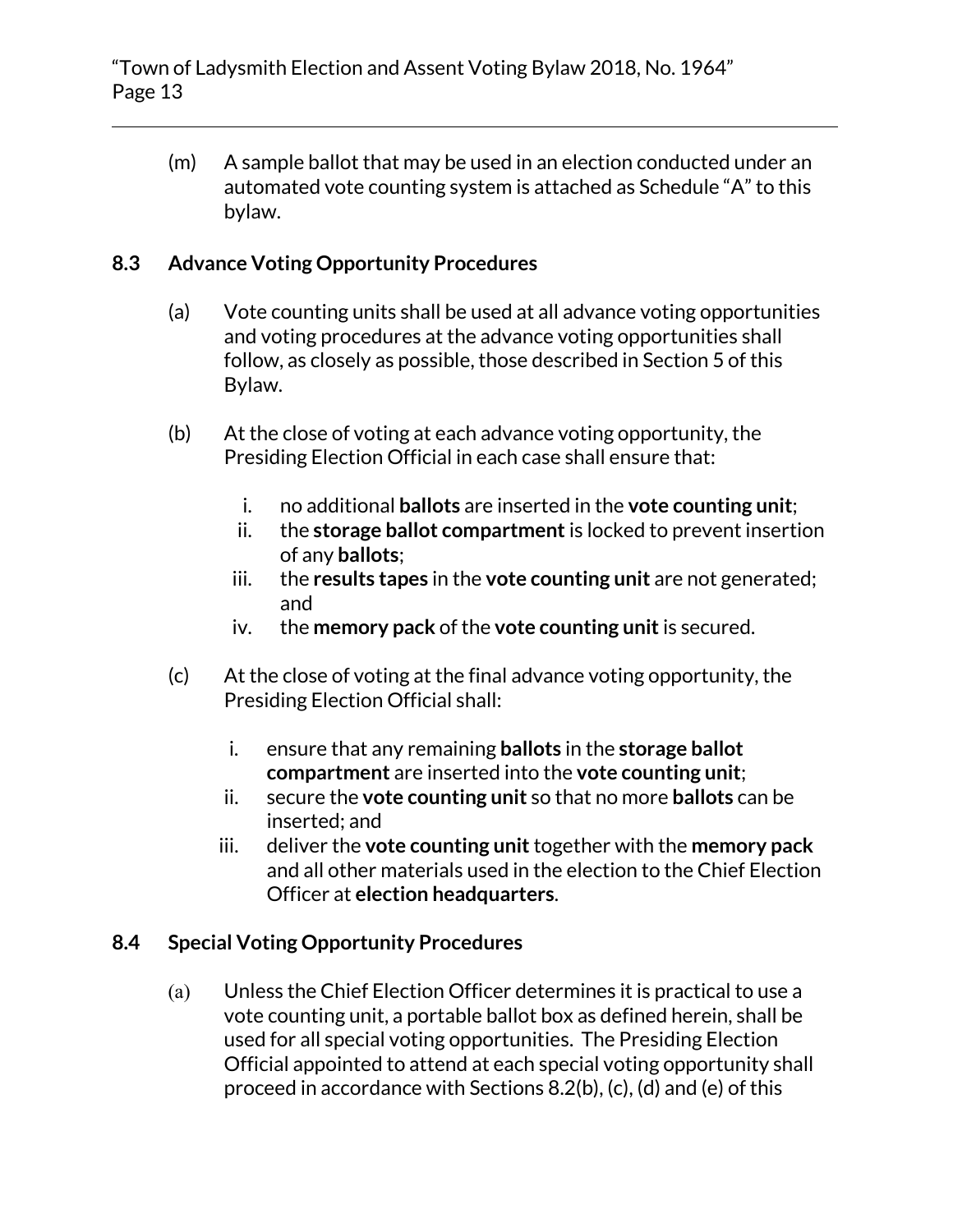Bylaw so far as applicable, except that the voted ballots shall be deposited into the portable ballot box supplied by the Presiding Election Official.

- (b) The Presiding Election Official at a special voting opportunity shall ensure that the portable ballot box is secured when not in use and at the close of voting at the final special voting opportunity, the Presiding Election Official shall seal the portable ballot box and return it together with all other election materials to the custody of the Chief Election Officer.
- $(c)$  If a vote counting unit is in use at a special voting opportunity, the Presiding Election Official appointed to attend the special voting opportunity shall follow the procedures outlined in Section 8.3 of this Bylaw as if it were an advance voting opportunity.

#### **8.5 Procedures After The Close Of Voting On General Voting Day**

After the close of voting on general voting day the Chief Election Officer shall undertake all of the following generally in the order stipulated.

- (a) ensure that any remaining ballots in the emergency ballot compartment are inserted into the vote counting unit;
- (b) secure the vote counting unit so that no more ballots can be inserted;
- (c) generate two (2) copies of the results tape from the vote counting unit;
- (d) remove the memory from the vote counting unit;
- (e) account for the unused, spoiled and voted ballots and place them, packaged and sealed separately into the election materials box;
- (f) complete the ballot account and place the duplicate copy in the election materials box;
- (g) seal the elections material box;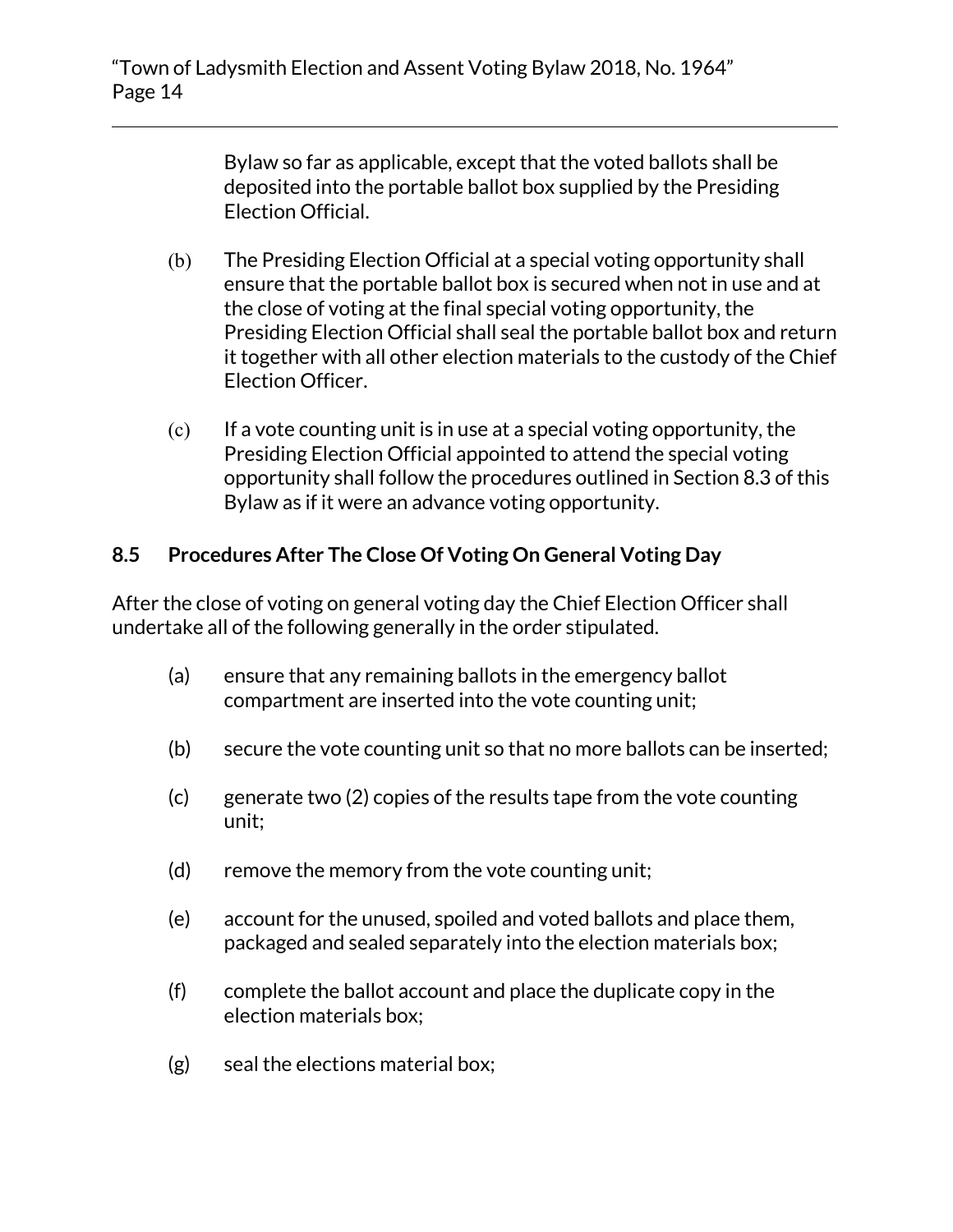- $(h)$  place the voting books, the original copy of the ballot account, one  $(1)$ copy of the results tape and all completed administrative forms into the Chief Election Officer portfolio;
- (i) proceed with the advance voting opportunities ballots by opening all portable ballot boxes and following the procedures in accordance with c) to h) inclusive of this Section so far as applicable.

# **9. RECOUNT PROCEDURE**

- (a) If a recount is required it shall be conducted under the direction of the Chief Election Officer using the automated vote counting system and generally in accordance with the following procedure;
	- i. the memory packs of all vote counting units will be cleared;
	- ii. vote counting units will be designated for the recount voting place;
	- iii. all voted ballots will be removed from the sealed election materials boxes, except spoiled ballots, and reinserted in the appropriate vote counting units under the supervision of the Chief Election Officer;
	- iv. any ballots returned by the vote counting unit during the recount process shall, through the use of the ballot return override procedure, be reinserted into the vote counting unit to ensure that any acceptable marks are counted.
- (b) In the event of a tie vote after a judicial recount the tie vote will be resolved by conducting a Lot in accordance with the *Local* Government Act.

#### **10. GENERAL**

- (a) Any enactment referred to herein is a reference to an enactment of British Columbia and regulations thereto, as amended, revised, consolidated or replaced from time to time.
- (b) If any part, Section, sentence, clause, phrase or word of this Bylaw is for any reason held to be invalid by the decision of any court of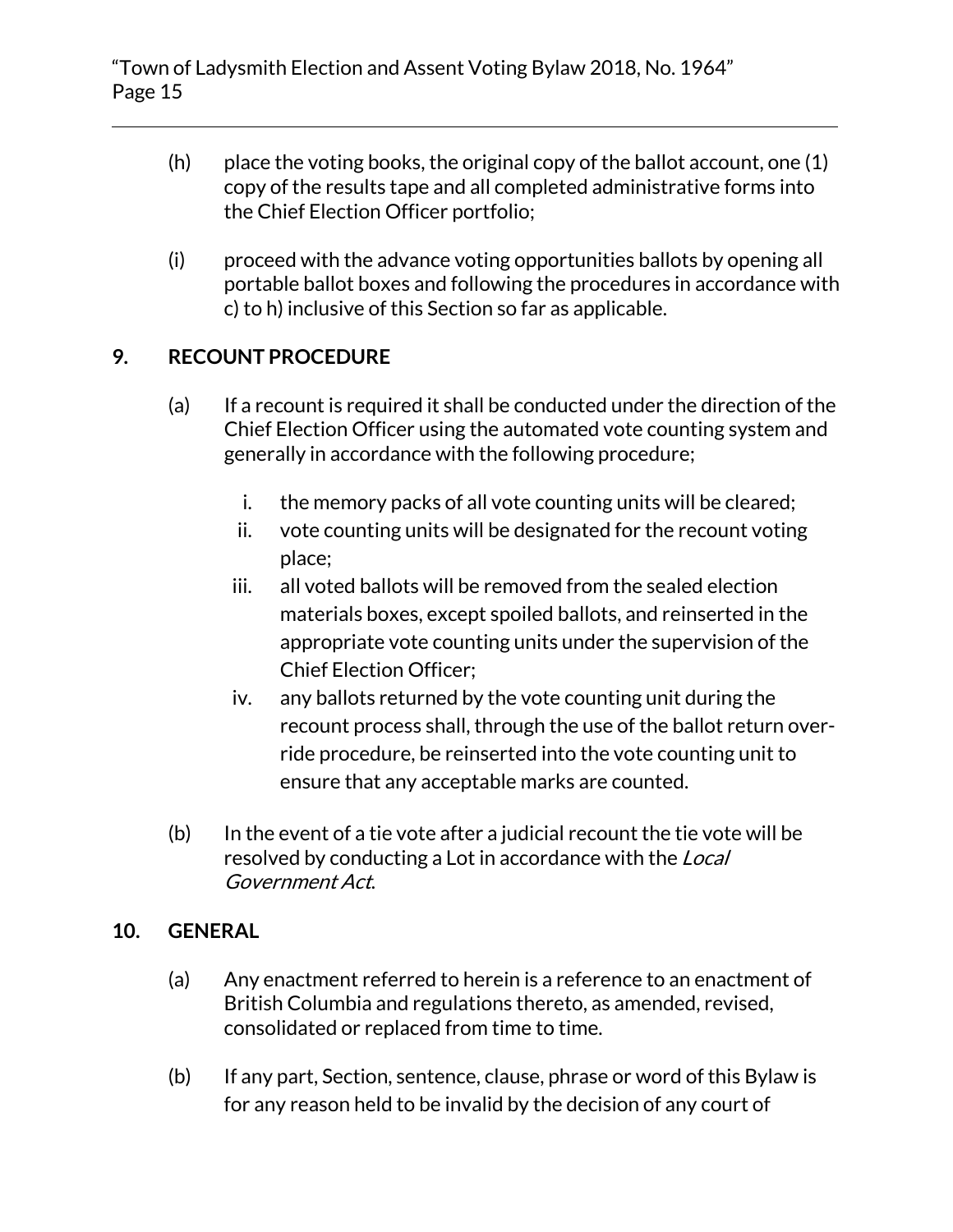competent jurisdiction, the invalid portion shall be severed and the decision that it is invalid shall not affect the validity of the remainder which shall continue in full force and effect and be construed as if the Bylaw had been adopted without the invalid portion.

#### **11. REPEAL OF PREVIOUS BYLAW**

Town of Ladysmith General Local Election Bylaw 1999, No. 1326, Town of Ladysmith Provincial Voters List Adoption Bylaw 1999, No. 1327 and Town of Ladysmith Election Procedures and Automated Voting Bylaw 1999, No. 1939, and all amendments thereto, are hereby repealed.